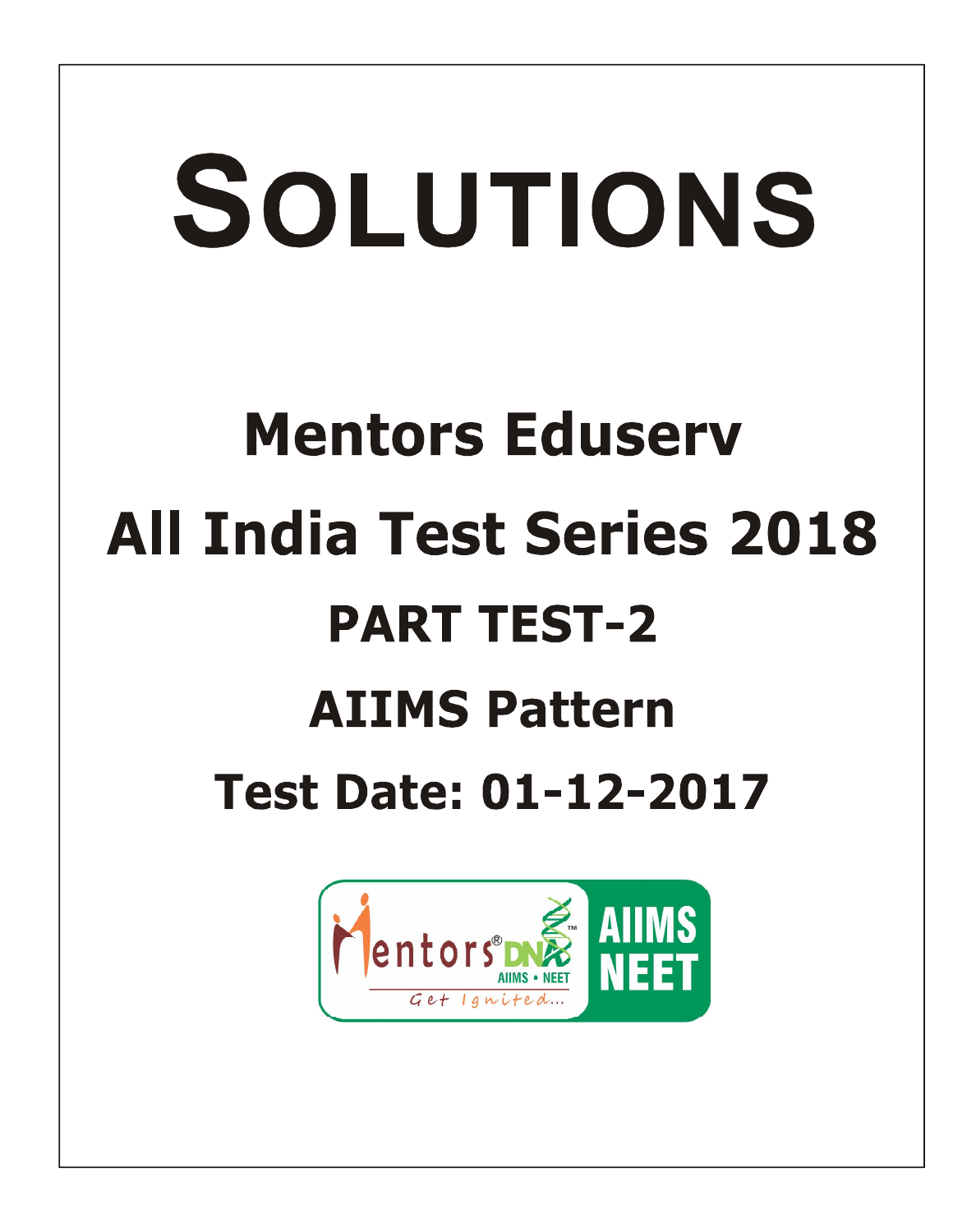

# **PHYSICS**



$$
a = \sqrt{a_n^2 + a_t^2} = \sqrt{\left(\frac{v^2}{r}\right)^2 + a^2} = \sqrt{\frac{v^2}{r^2} + a^2}
$$

# **2. (4)**

Let  $\omega$  is the angular speed of revolution.



 $T_3 = m\omega^2 (3\ell)$ 

- $T_2 T_3 = m\omega^2 2\ell$
- $\Rightarrow$  T<sub>2</sub> = m $\omega^2$ (5 $\ell$ )
- $T_1 T_2 = m\omega^2 \ell$
- $\Rightarrow$  T<sub>1</sub> = m $\omega^2$ (6 $\ell$ )

$$
T_3 : T_2 : T_1 = 3 : 5 : 6
$$

# **3. (2)**

 $F - mg = ma (F = thrust)$ 



**AIIMS NEET** 

Mentors DNE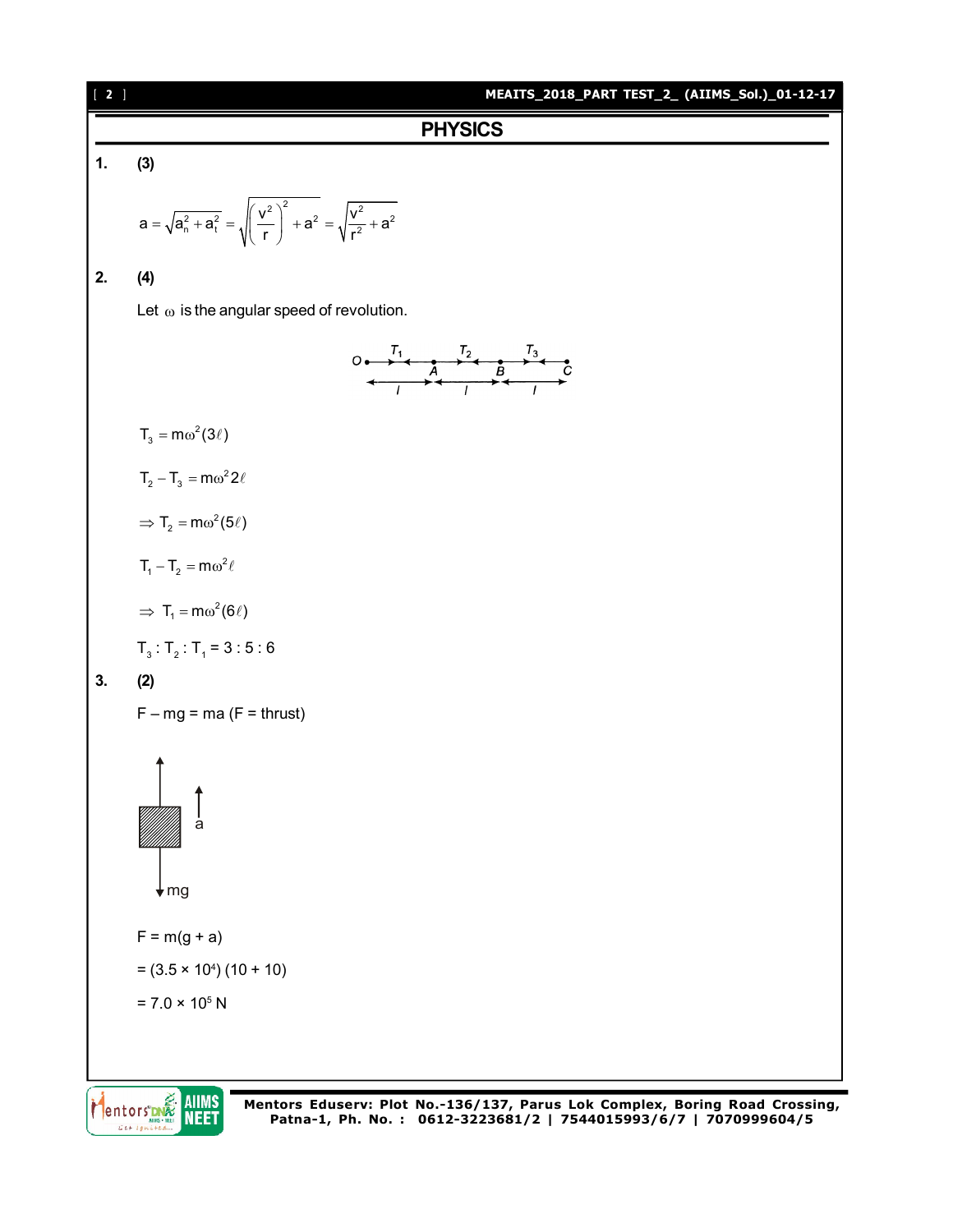# **MEAITS\_2018\_PART TEST\_2\_ (AIIMS\_Sol.)\_01-12-17** [ **3** ] **4. (2)**  $ev \cos \theta$  $\frac{v \sin \theta}{2}$   $\Rightarrow$  $v \cos\theta$  $v \sin\theta$  $\tan \theta' = \frac{v \sin \theta}{ev \cos \theta} = \frac{\tan \theta}{e}$ or  $\theta = \tan^{-1} \left( \frac{\tan \theta}{e} \right)$  $\theta = \tan^{-1} \left( \frac{\tan \theta}{e} \right)$ **5. (1)**  $2mv \cos \theta = (2m)v'$  $\therefore$  v' = v cos  $\theta$ **6. (4)** From conservation of linear momentum, velocity of combined mass just after collision will be 50 cm/s as mass has doubled. Now H =  $\frac{u^2}{2g} = \frac{(0.5)^2}{20}$  m = 1.25 cm **7. (4)**  $a_{\text{cm}} = \frac{\text{External force}}{\text{Total mass}}$ CM  $=$  Force of friction from ground Total mass  $=\frac{0.2\times(2+1)(10)}{1+2}=2$  $\frac{0.2 \times (2 + 1)(10)}{1 + 2} = 2 \text{ m/s}^2$

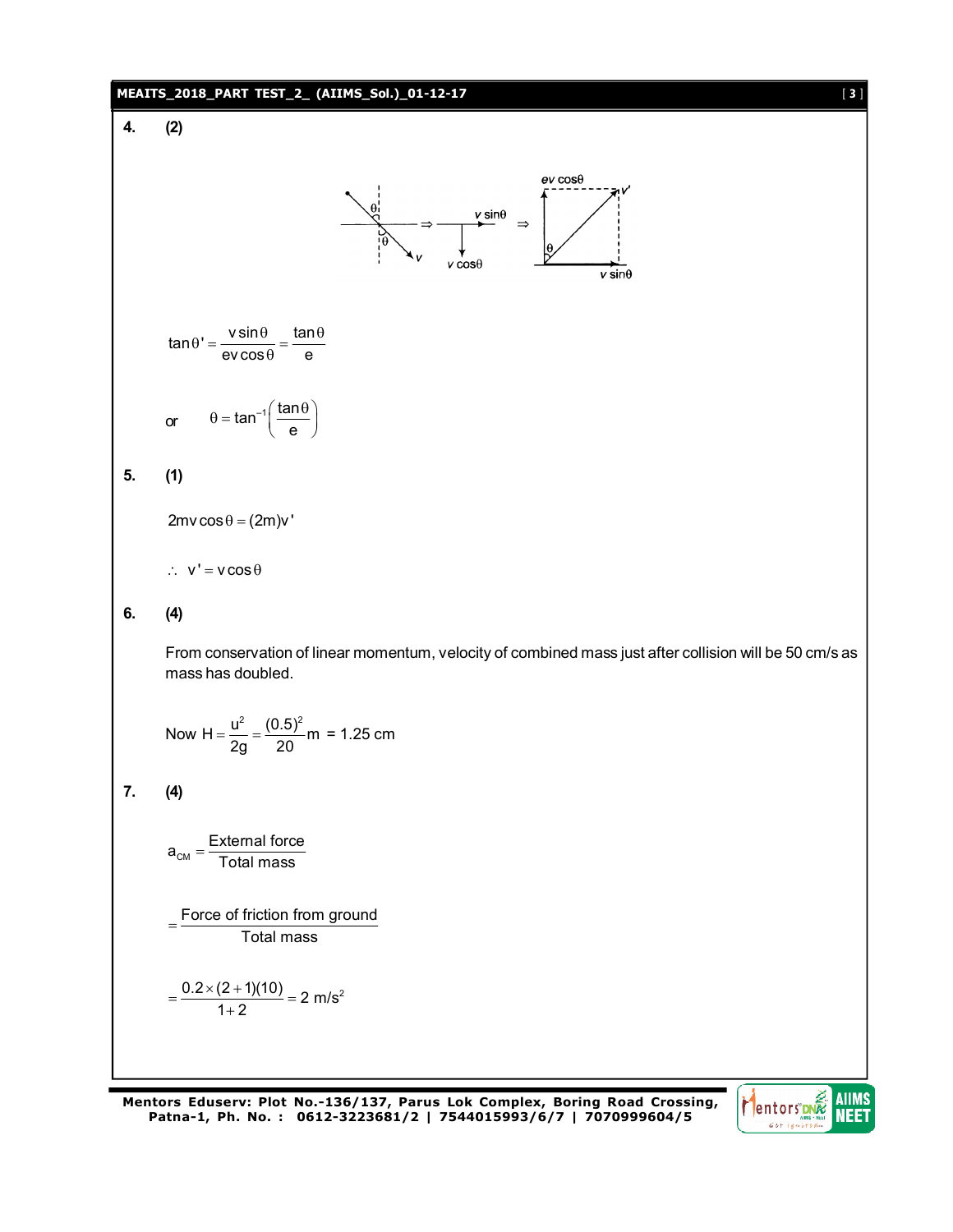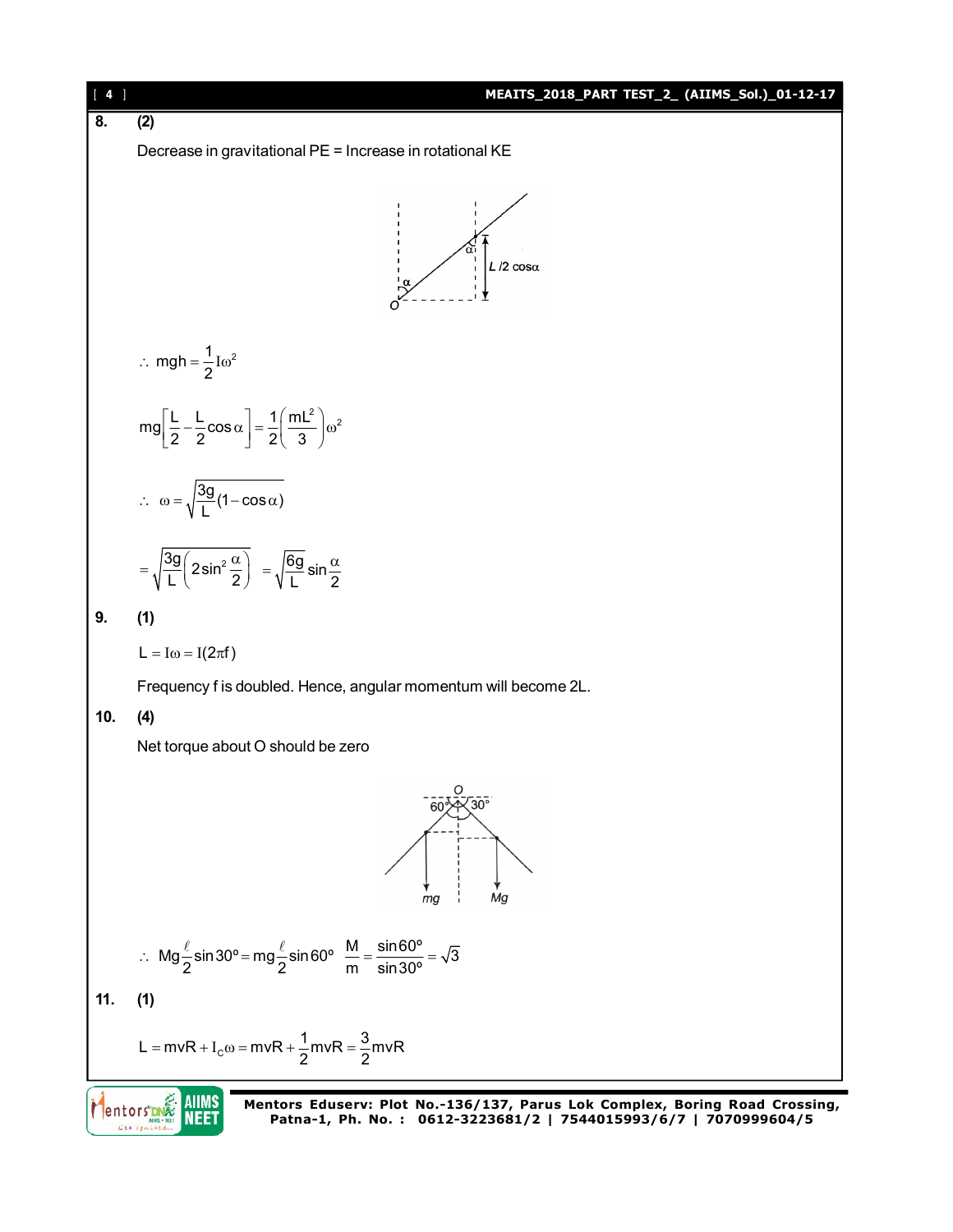## **MEAITS\_2018\_PART TEST\_2\_ (AIIMS\_Sol.)\_01-12-17** [ **5** ]

**12. (1)**

Relative velocity of A with respect to C perpendicular to AC is 14 m/s.

$$
\therefore \ \omega = \frac{14}{AC} = \frac{14}{7/2} = 4 \text{ rad/s}
$$

A and  $\alpha$  are zero. Hence, acceleration of any point is

$$
a_n = r\omega^2
$$

$$
\therefore |a_A| = |a_B|
$$

$$
=r\omega^2=\frac{\ell}{2}\cdot\omega^2=56 \text{ m/s}^2
$$

$$
13. (4)
$$

In case of pure rolling ratio of rotational to translational kinetic energy is  $\frac{2}{5}$  $\frac{1}{5}$  . Therefore, total kinetic energy

is  $\frac{7}{5}$  $\frac{1}{5}$  times the translational kinetic energy. At maximum compression whole of energy is elastic potential.<br>5 Hence,

$$
\frac{7}{5} \left( \frac{1}{2} M v^2 \right) = \frac{1}{2} k x_{\text{max}}^2
$$

$$
\therefore x_{\text{max}} = v \sqrt{\frac{7M}{5k}}
$$

**14. (4)**

$$
I_1\omega_1 = I_2\omega_2 = \frac{1}{2}\omega_1
$$
  
\n∴  $I_2 = 2I_1$   $\frac{1}{2}m_0R^2 + (\mu t)R^2 = 2\left[\frac{1}{2}m_0R^2\right]$   
\n∴  $t = \frac{m_0}{2\mu}$   
\n15. (3)  
\n $(M-m)gh = \frac{1}{2}(M+m)v^2$   
\n∴  $v = \sqrt{\frac{2gh(M-m)}{M+m}}$ 

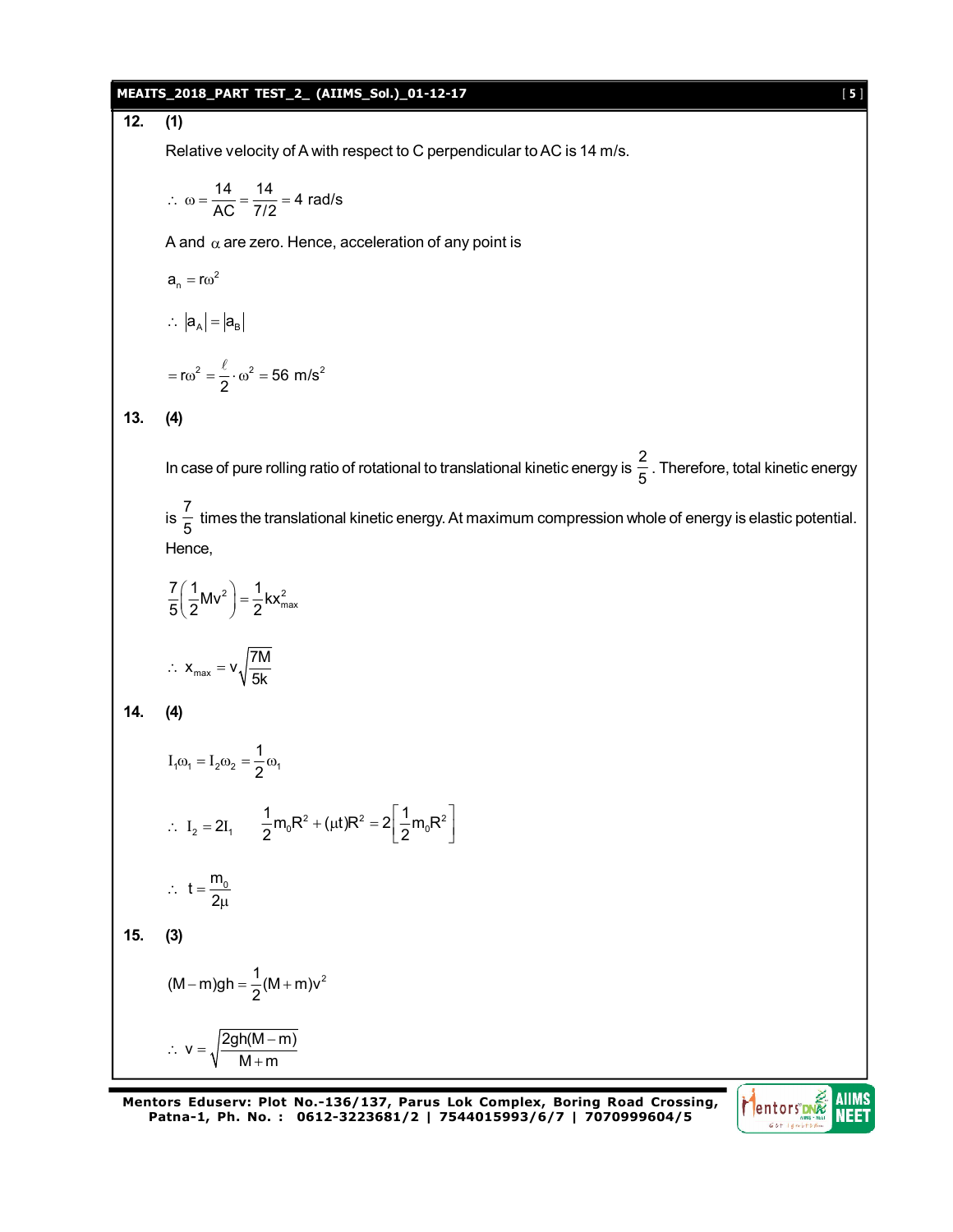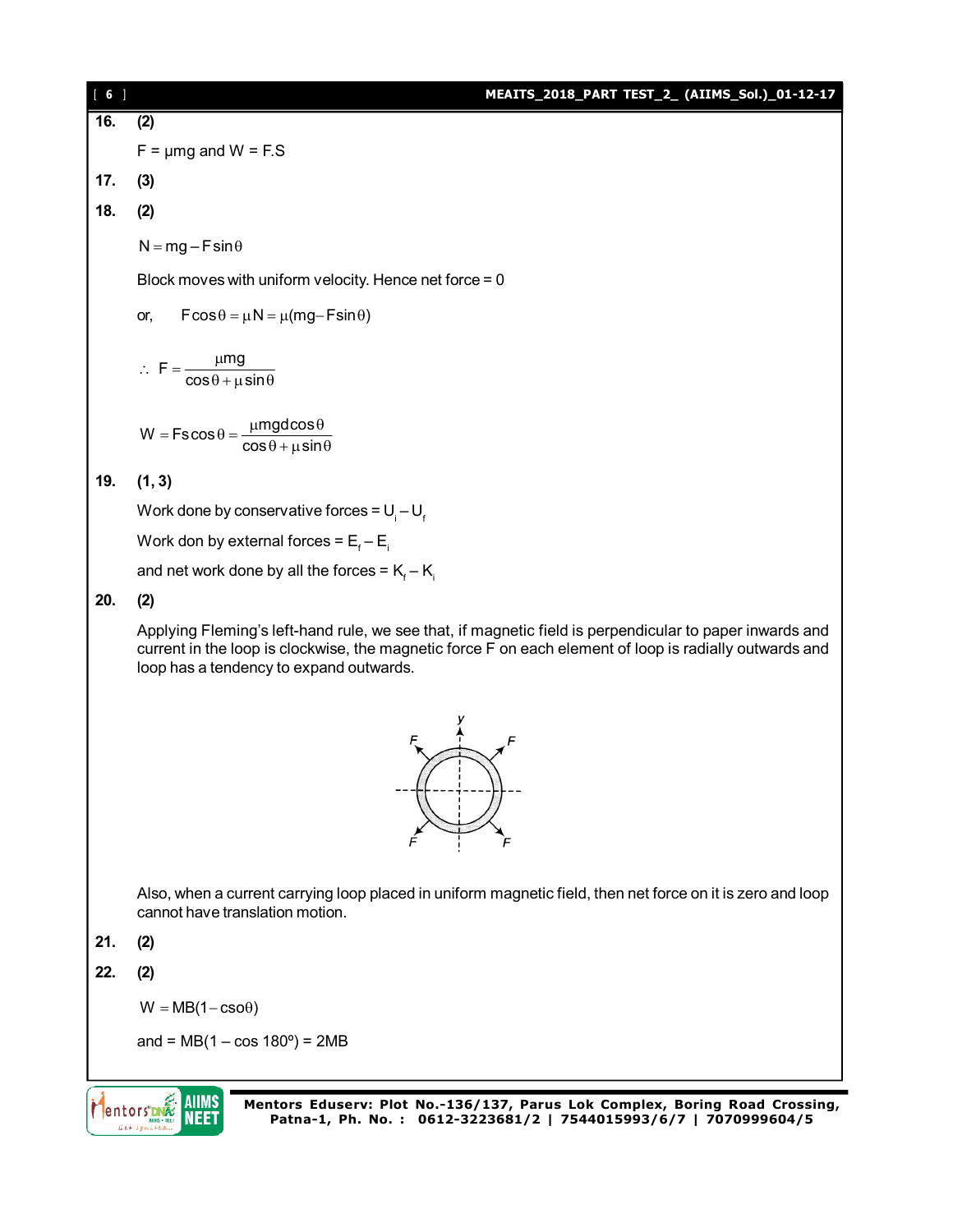# **MEAITS\_2018\_PART TEST\_2\_ (AIIMS\_Sol.)\_01-12-17** [ **7** ]

**23. (1)**

It is a standard result.

- **24. (3)**
- **25. (2)**



Draw a concentric circle of radius r. The induced electric field (E) at any point on the circle is equal to that at P.

For this circle, induced emf

$$
e = \oint E \, dI = \left| \frac{d\phi}{dt} \right| = A \left| \frac{dB}{dt} \right|
$$
  
\n
$$
\therefore E = \oint dI = \pi a^2 \left| \frac{dB}{dt} \right|
$$
  
\n
$$
(\text{but, } \oint dI = 2\pi r)
$$
  
\n
$$
\therefore E \times (2\pi r) = \pi a^2 \left| \frac{dB}{dt} \right|
$$
  
\n
$$
\therefore E = \frac{a^2}{2r} \left| \frac{dB}{dt} \right| \implies E \propto \frac{1}{r}
$$

$$
26. (3)
$$

For rotating rod, induced emf

1 <sup>2</sup> e B 2 For part AO, <sup>2</sup> OA O A 1 e e e B 2 For part OC, <sup>2</sup> OC O C 1 e e e B(3 ) 2 <sup>2</sup> e e 4B A C

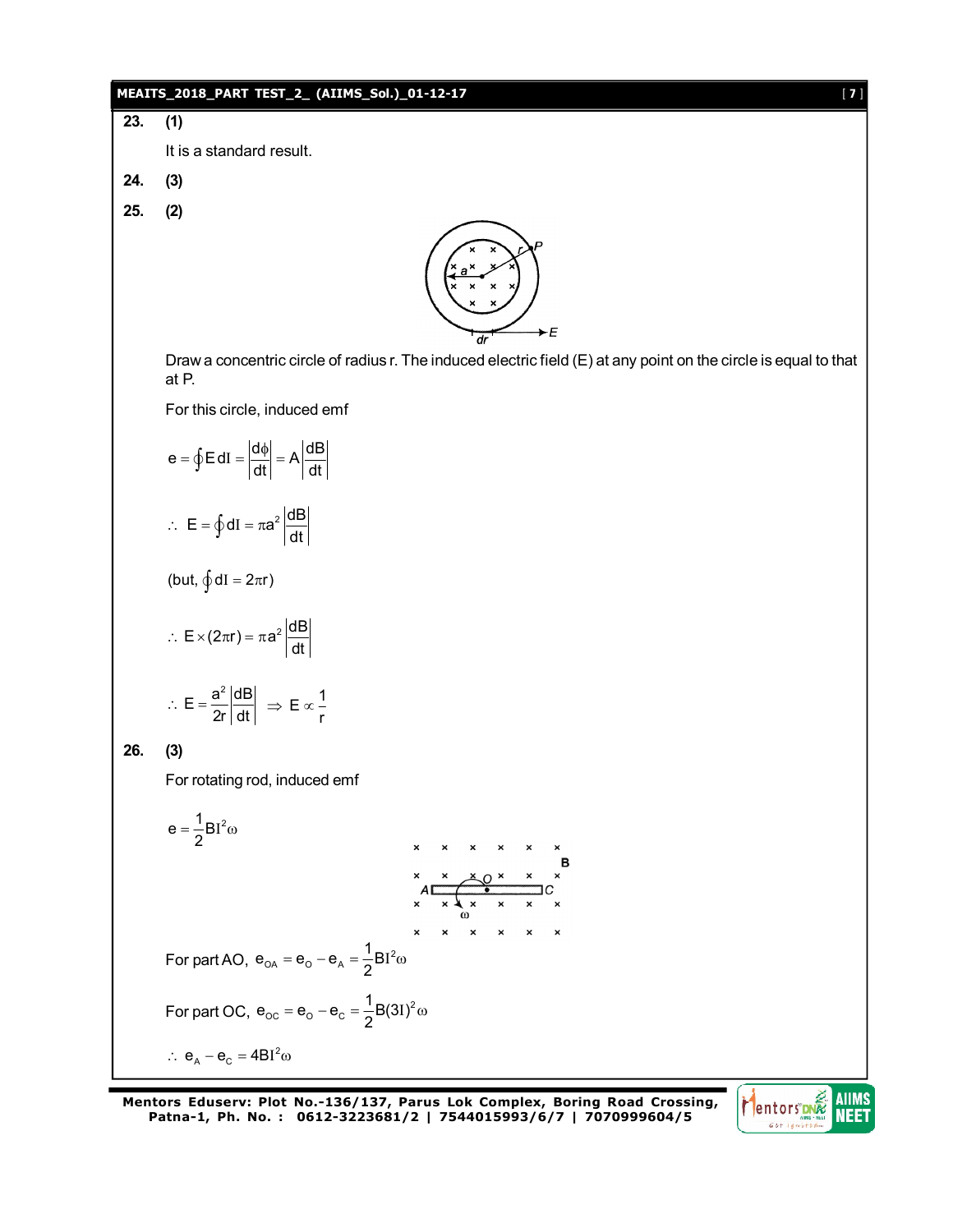| $[ 8 ]$ | MEAITS_2018_PART TEST_2_ (AIIMS_Sol.)_01-12-17                                                                                                                       |  |
|---------|----------------------------------------------------------------------------------------------------------------------------------------------------------------------|--|
| 27.     | (3)                                                                                                                                                                  |  |
|         | Applying Kirchhoff's second law to above circuit,                                                                                                                    |  |
|         | $\overrightarrow{A}$ 1 $\Omega$ 5V 5mH $\overrightarrow{B}$                                                                                                          |  |
|         |                                                                                                                                                                      |  |
|         | $V_{A} - iR + 15 - L \frac{di}{dt} = V_{B}$                                                                                                                          |  |
|         | or $V_a - 5 \times 1 + 15 - (5 \times 10^{-3})(-10^3) = V_B$                                                                                                         |  |
|         | $\therefore$ V <sub>B</sub> - V <sub>A</sub> = 15 volt                                                                                                               |  |
| 28.     | (3)                                                                                                                                                                  |  |
|         | At point A, $X_c > X_L$                                                                                                                                              |  |
|         | at point B, $X_c = X_i$                                                                                                                                              |  |
|         | at point C, $X_c < X_L$                                                                                                                                              |  |
|         | So at C, circuit is inductive.                                                                                                                                       |  |
| 29.     | (3)                                                                                                                                                                  |  |
|         | At resonance frequency current is maximum.                                                                                                                           |  |
| 30.     | (3)                                                                                                                                                                  |  |
|         | $\int_{\text{rms}}^2 = \frac{\int i^2 dt}{\int dt} = \frac{\int_2^4 (4t) dt}{\int_1^4 dt} = \frac{4 \int_2^4 t dt}{2} = 2 \left[ \frac{t^2}{2} \right]_2^4 = 12 A^2$ |  |
|         | $i_{\rm rms} = 2\sqrt{3} A$                                                                                                                                          |  |
| 31.     | (1)                                                                                                                                                                  |  |
|         | Current is halved, means impedance is doubled.                                                                                                                       |  |
|         | $X_c \propto \frac{1}{\omega}$                                                                                                                                       |  |
|         | ∴ When $\omega$ is made $\frac{1}{3}$ rd, X <sub>c</sub> will become 3 times.                                                                                        |  |
|         | $Z' = 2Z$                                                                                                                                                            |  |
|         | : $\sqrt{R^2 + (3X_C)^2} = 2\sqrt{R^2 + X_C^2}$                                                                                                                      |  |
|         | $\therefore \frac{X_c}{R} = \sqrt{\frac{3}{5}}$                                                                                                                      |  |
|         | AIIMS<br>Mentors Eduserv: Plot No.-136/137, Parus Lok Complex, Boring Road Crossing,                                                                                 |  |
|         | <b>Tentors</b> <sup>o</sup><br>Patna-1, Ph. No.: 0612-3223681/2   7544015993/6/7   7070999604/5                                                                      |  |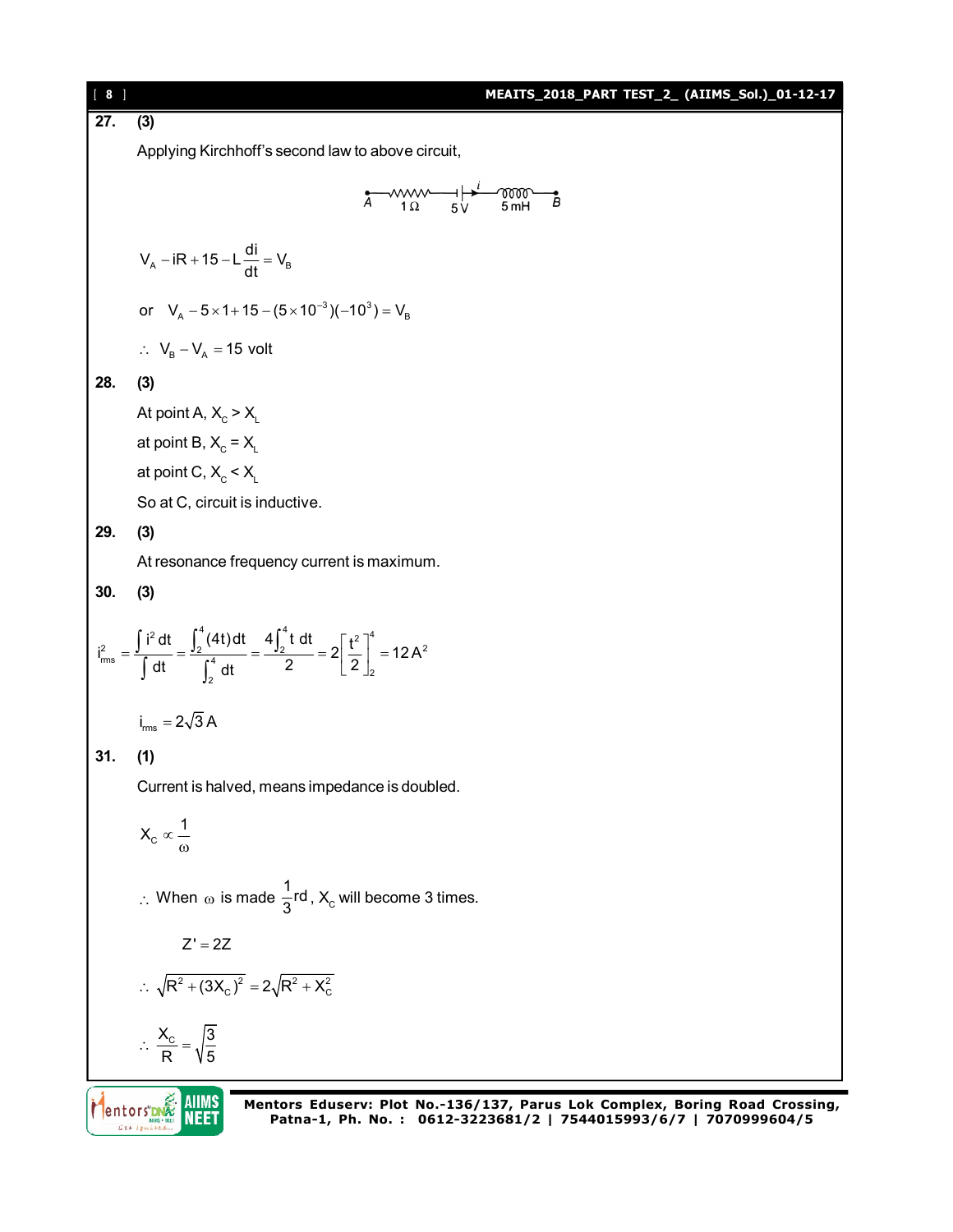### **MEAITS\_2018\_PART TEST\_2\_ (AIIMS\_Sol.)\_01-12-17** [ **9** ]

**32. (4)** Phase angle,  $\tan \phi = \frac{X_L}{R} = \frac{X_C}{R}$  $\Rightarrow$  tan60° =  $\frac{X_{L}}{R}$  =  $\frac{X_{C}}{R}$  $\Rightarrow X_{L} = X_{C} = \sqrt{3}R$ i.e.,  $Z = \sqrt{R^2 + (\sqrt{3}R - \sqrt{3}R)^2}$  $\Rightarrow$  Z = R So, average power,  $P = \frac{V^2}{R} = \frac{200 \times 200}{100}$  $=\frac{V^2}{R}=\frac{200\times}{12}$ **33. (3)** Total power = solar constant  $\times$  area = 10<sup>4</sup> × (10 × 10) = 10<sup>6</sup> W **34. (2) 35. (4) 36. (3) 37. (2)**  $i = \frac{V}{Z} = \frac{V}{\sqrt{R^2 + (2 - f)^2}}$  $=\frac{1}{Z} = \frac{1}{\sqrt{R^2 + (2\pi fL)}}$  $+(2\pi fL)^2$   $\sqrt{(10)^2 + (2\pi \times 60 \times 2)^2}$ 120  $(10)^2 + (2\pi \times 60 \times 2)$  $=$  $+(2\pi\!\times\!60\!\times\!2)$  $= 0.16 A$ **38. (2)**  $\tau_{L} = \frac{L}{R} = 0.5 \text{ s}$  $-\infty$  1  $\Omega^2$  $e^{(-1)(0.5)}$  1-e<sup>-2</sup> e<sup>2</sup> i (1- $e^{-\infty}$ ) 1  $e^{2\infty}$ i<sub>1</sub>  $(1-e^{-1/0.5})$   $1-e^{-2}$   $e^2-1$  $\frac{1}{\alpha} = \frac{(1 - e^{-\alpha})}{(1 - e^{-1/0.5})} = \frac{1}{1 - e^{-2}} = \frac{e^2}{e^2 - 1}$ **39. (3)** Four resistances form a balanced Wheatstone bridge. **40. (3) 41. (1) 42. (1) 43. (2) 44. (2) 45. (3) 46. (4) 47. (1) 48. (4) 49. (3) 50. (2) 51. (4) 52. (1) 53. (4) 54. (4) 55. (1) 56. (2) 57. (4) 58. (4) 59. (1) 60. (4)**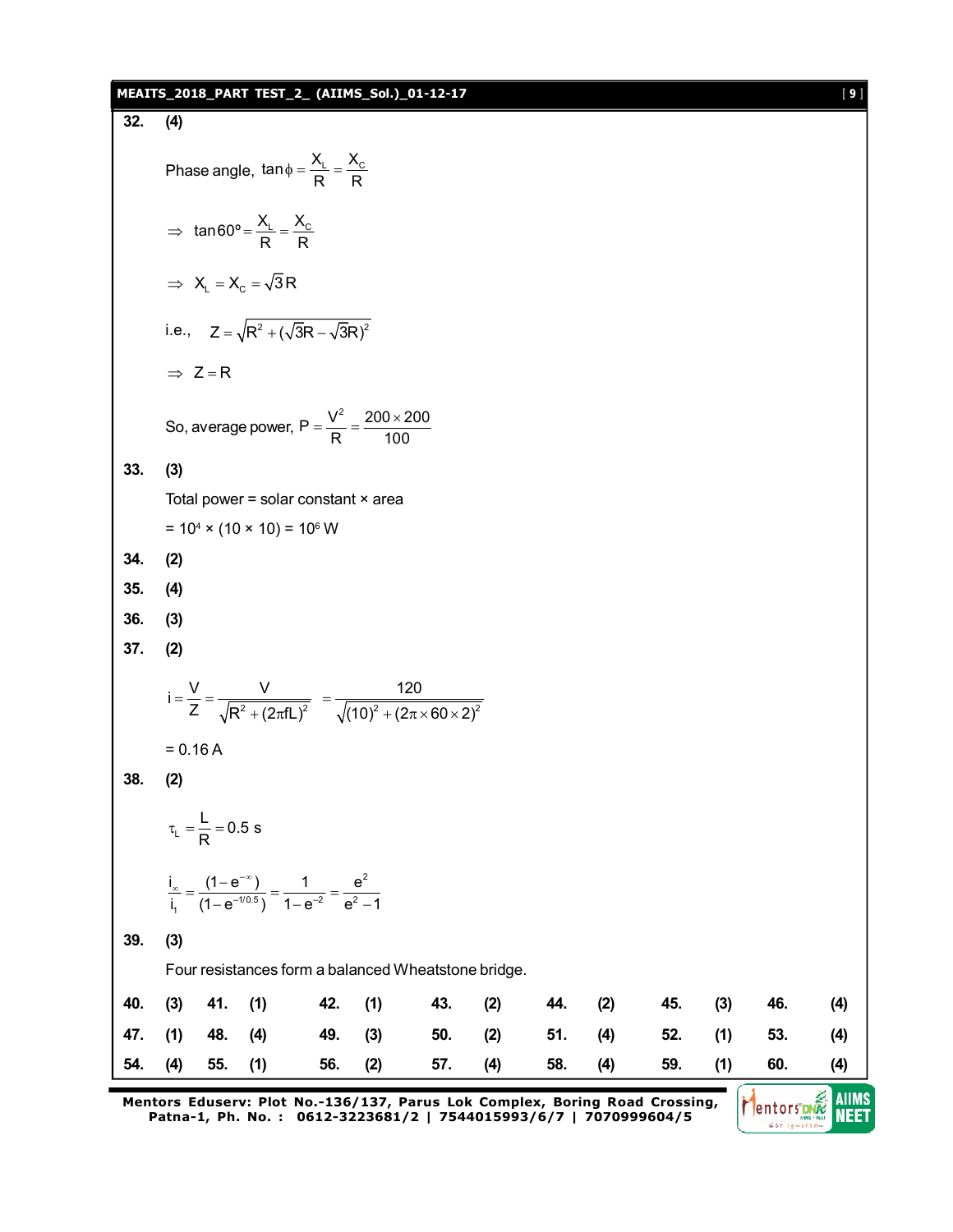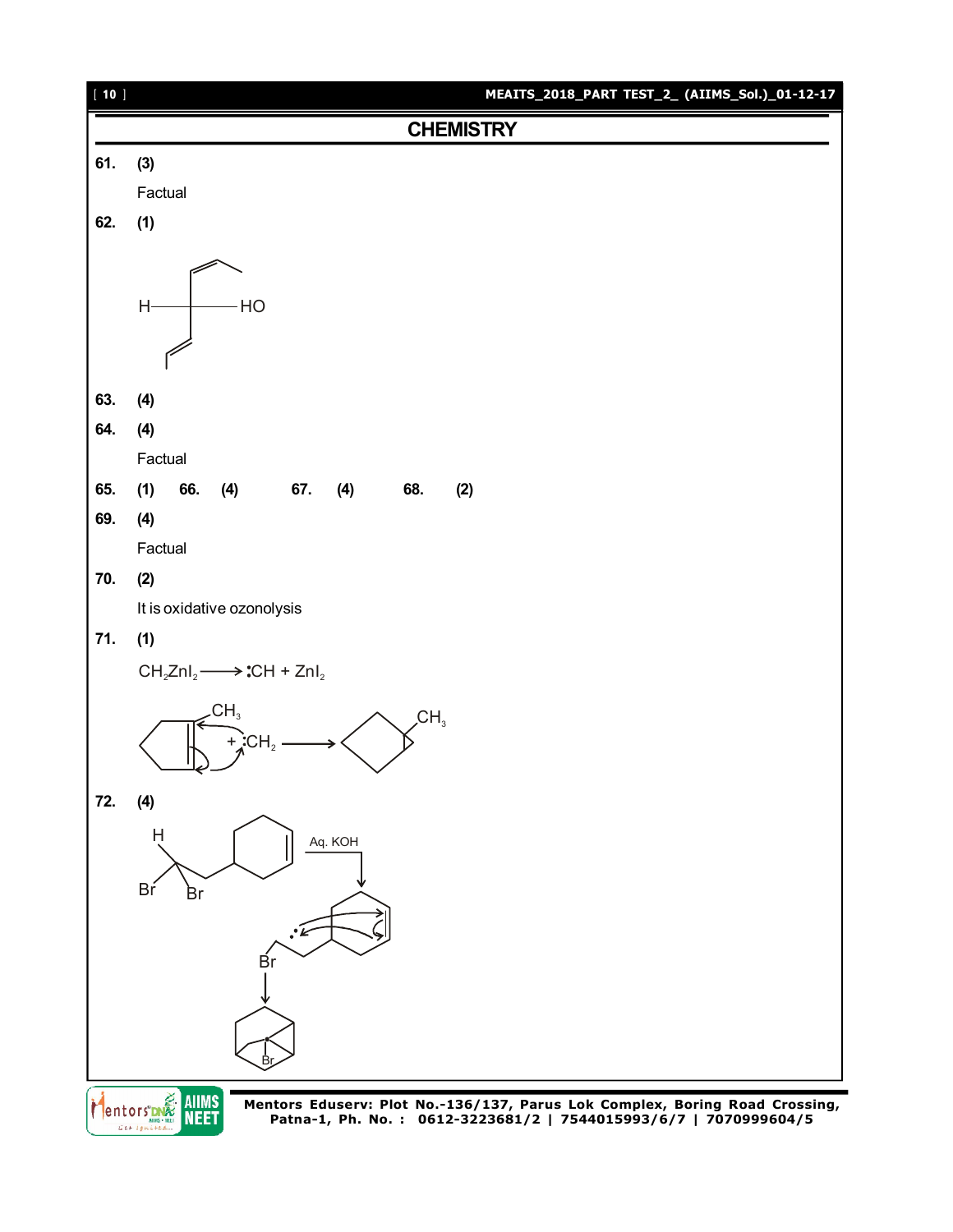# **MEAITS\_2018\_PART TEST\_2\_ (AIIMS\_Sol.)\_01-12-17** [ **11** ]

**73. (3)** Factual based on chirality **74. (3)**  $\Delta n = 2 - 3 = -1$  $\Delta H = \Delta U - (-1 \times RT)$  :  $\Delta H < \Delta V$ **75. (2)**  $S = \frac{\Delta H_f}{T} = \frac{9710}{270} = 26.032$  cal mol<sup>-1</sup> K<sup>-1</sup>. T 373  $\Delta S = \frac{\Delta H_f}{T} = \frac{9710}{.278} = 26.032 \text{ cal mol}^{-1} \text{ K}^{-1}$ **76. (2) 77. (1)**  $2(y)$ ,  $\frac{1}{2}(y)$ ,  $\frac{1}{2}$  $H_2(g) + \frac{1}{2} O_2(g) \rightarrow H_2O(l), \quad \Delta H = -68.3 \text{ k cal}$ 2  $+\frac{1}{6}O_{2}(g) \rightarrow H_{2}O(l), \quad \Delta H = -6$  $H_2O(I) \rightarrow H_2O(g)$ ,  $\Delta H = 10.5$  k cal  $29 - 229 - 22$ So,  $H_2(g) + \frac{1}{2}O_2(g) \rightarrow H_2O(g)$ 2  $+ - Q_2(g) \rightarrow$  $\Delta H = -68.3 + 10.5 = -57.8$  k cal **78. (1) 79. (1)** 1.0  $2 H_{\odot}$  =  $H_{\odot}$  +  $I_{\odot}$  K<sub>C</sub> =  $\frac{0.11 \times 0.11}{0.78 \times 0.78}$  = 0.0199  $0.78\times0.78$  $=\frac{0.11\times0.11}{0.70\times0.70}=0$  $\times$ **80. (1)** 1 3  $2^{\text{H}} 2^{\text{H}} 2^{\text{H}}$ <br>0.8 2.4 0.4  $N_2 + 3H_2 + N_3 = 2NH_3$   $\frac{1}{3}N_2 + \frac{3}{2}H_2 \rightleftharpoons NH_3$   $K_{C_2}$  $2^2$  2  $+\frac{6}{6}H_2 \rightleftharpoons$  $K_{C_2} = \sqrt{K_{C_1}}$  or  $K_{C_1} = K_{C_2}^2$ 2  $C_1$   $(0.9)(2.1)^3$ 0.4  $K_{\text{C1}} = \frac{(3)}{(1.3 \times 10^{-3})^3} = 0.13$  $0.8 \backslash 2.4$ 3 八 3  $=\frac{\left(\frac{0.4}{3}\right)^2}{\left(\frac{0.4}{3}\right)^3} = 0$  $\left(\frac{0.8}{3}\right)\left(\frac{2.4}{3}\right)^5$ 

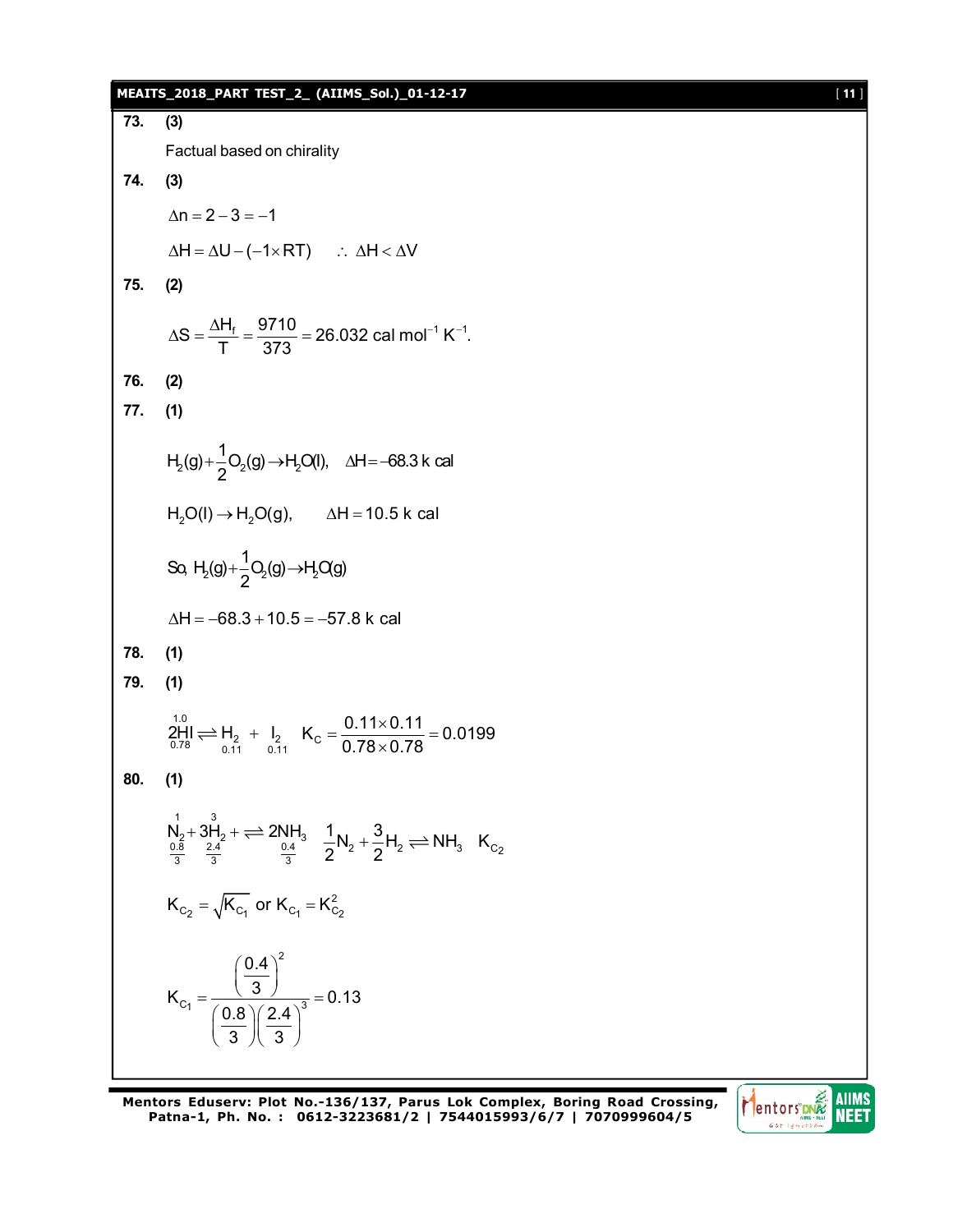| $[12]$     |                                                                                                                                                                                   |            |     |          |     |                                                                                            |               |      |     |      |     | MEAITS_2018_PART TEST_2_ (AIIMS_Sol.)_01-12-17 |     |
|------------|-----------------------------------------------------------------------------------------------------------------------------------------------------------------------------------|------------|-----|----------|-----|--------------------------------------------------------------------------------------------|---------------|------|-----|------|-----|------------------------------------------------|-----|
| 81.        | (1)                                                                                                                                                                               |            |     |          |     |                                                                                            |               |      |     |      |     |                                                |     |
|            | 1.1<br>2.2<br>$+ 2B \rightleftharpoons 2C + D$ <sub>0.2</sub><br>$A_{1.0}$                                                                                                        |            |     |          |     |                                                                                            |               |      |     |      |     |                                                |     |
|            | $K_c = \frac{(0.2)^2 (0.1)}{(1.0)(2.0)^2} = 0.001$                                                                                                                                |            |     |          |     |                                                                                            |               |      |     |      |     |                                                |     |
| 82.        | (1)                                                                                                                                                                               |            |     |          |     |                                                                                            |               |      |     |      |     |                                                |     |
|            | Increase in the value of $Kc$ with increase in temperature indicates that forward reaction is taking place<br>more with increase in temperature. So, the reaction is endothermic. |            |     |          |     |                                                                                            |               |      |     |      |     |                                                |     |
| 83.        | (3)                                                                                                                                                                               |            |     |          |     |                                                                                            |               |      |     |      |     |                                                |     |
| 84.        | (4)                                                                                                                                                                               |            |     |          |     |                                                                                            |               |      |     |      |     |                                                |     |
| 85.        | (2)                                                                                                                                                                               |            |     |          |     |                                                                                            |               |      |     |      |     |                                                |     |
| 86.        | (2) $pH = pK_a$                                                                                                                                                                   |            |     |          |     |                                                                                            |               |      |     |      |     |                                                |     |
|            | $\therefore$ CH <sub>3</sub> COONa <sup><math>]</math></sup> = [CH <sub>3</sub> COOH]                                                                                             |            |     |          |     |                                                                                            |               |      |     |      |     |                                                |     |
|            | $50 \times 0.2 = 25 \times M_{7}$                                                                                                                                                 |            |     |          |     |                                                                                            |               |      |     |      |     |                                                |     |
|            | $M_z = 0.4$                                                                                                                                                                       |            |     |          |     |                                                                                            |               |      |     |      |     |                                                |     |
| 87.        | (3)                                                                                                                                                                               | 88.        | (3) | 89.      | (2) | 90.                                                                                        | (1)           | 91.  | (2) | 92.  | (2) | 93.                                            | (4) |
| 94.        | (2)                                                                                                                                                                               | 95.        | (3) | 96.      | (2) | 97.                                                                                        | (4)           | 98.  | (1) | 99.  | (4) | 100.                                           | (3) |
| 101.       | (1)                                                                                                                                                                               | 102.       | (2) | 103.     | (2) | 104.                                                                                       | (1)           | 105. | (2) | 106. | (4) | 107.                                           | (2) |
| 108.       | (3)                                                                                                                                                                               | 109.       | (1) | 110.     | (1) | 111.                                                                                       | (3)           | 112. | (4) | 113. | (3) | 114.                                           | (1) |
| 115.       | (3)                                                                                                                                                                               | 116.       | (2) | 117.     | (3) | 118.                                                                                       | (3)           | 119. | (3) | 120. | (1) |                                                |     |
|            |                                                                                                                                                                                   |            |     |          |     |                                                                                            | <b>BOTANY</b> |      |     |      |     |                                                |     |
| 121. (3)   |                                                                                                                                                                                   | 122. (3)   |     | 123. (3) |     | 124.                                                                                       | (1)           | 125. | (2) | 126. | (3) | 127.                                           | (2) |
| $128.$ (1) |                                                                                                                                                                                   | $129.$ (2) |     |          |     |                                                                                            |               |      |     |      |     |                                                |     |
| 130.       | (1)                                                                                                                                                                               |            |     |          |     |                                                                                            |               |      |     |      |     |                                                |     |
|            | During acetyl CoA formation by pyruvic acid, only one NADH <sub>2</sub> is formed by which 3 molecules of ATP<br>are formed.                                                      |            |     |          |     |                                                                                            |               |      |     |      |     |                                                |     |
| 131. (3)   |                                                                                                                                                                                   |            |     |          |     |                                                                                            |               |      |     |      |     |                                                |     |
|            |                                                                                                                                                                                   |            |     |          |     | NADP is a coenzyme of dehydrogenases participating in photosynthesis and pentose phosphate |               |      |     |      |     |                                                |     |
|            |                                                                                                                                                                                   |            |     |          |     | pathway. In TCA cycle the coenzyme is either NAD or FAD.                                   |               |      |     |      |     |                                                |     |
| $132.$ (1) |                                                                                                                                                                                   |            |     |          |     |                                                                                            |               |      |     |      |     |                                                |     |
|            |                                                                                                                                                                                   |            |     |          |     |                                                                                            |               |      |     |      |     |                                                |     |
|            | <b>entors DN</b>                                                                                                                                                                  | IIIMS      |     |          |     | Mentors Eduserv: Plot No.-136/137, Parus Lok Complex, Boring Road Crossing,                |               |      |     |      |     |                                                |     |
|            |                                                                                                                                                                                   | 새라비        |     |          |     | Patna-1, Ph. No.: 0612-3223681/2   7544015993/6/7   7070999604/5                           |               |      |     |      |     |                                                |     |